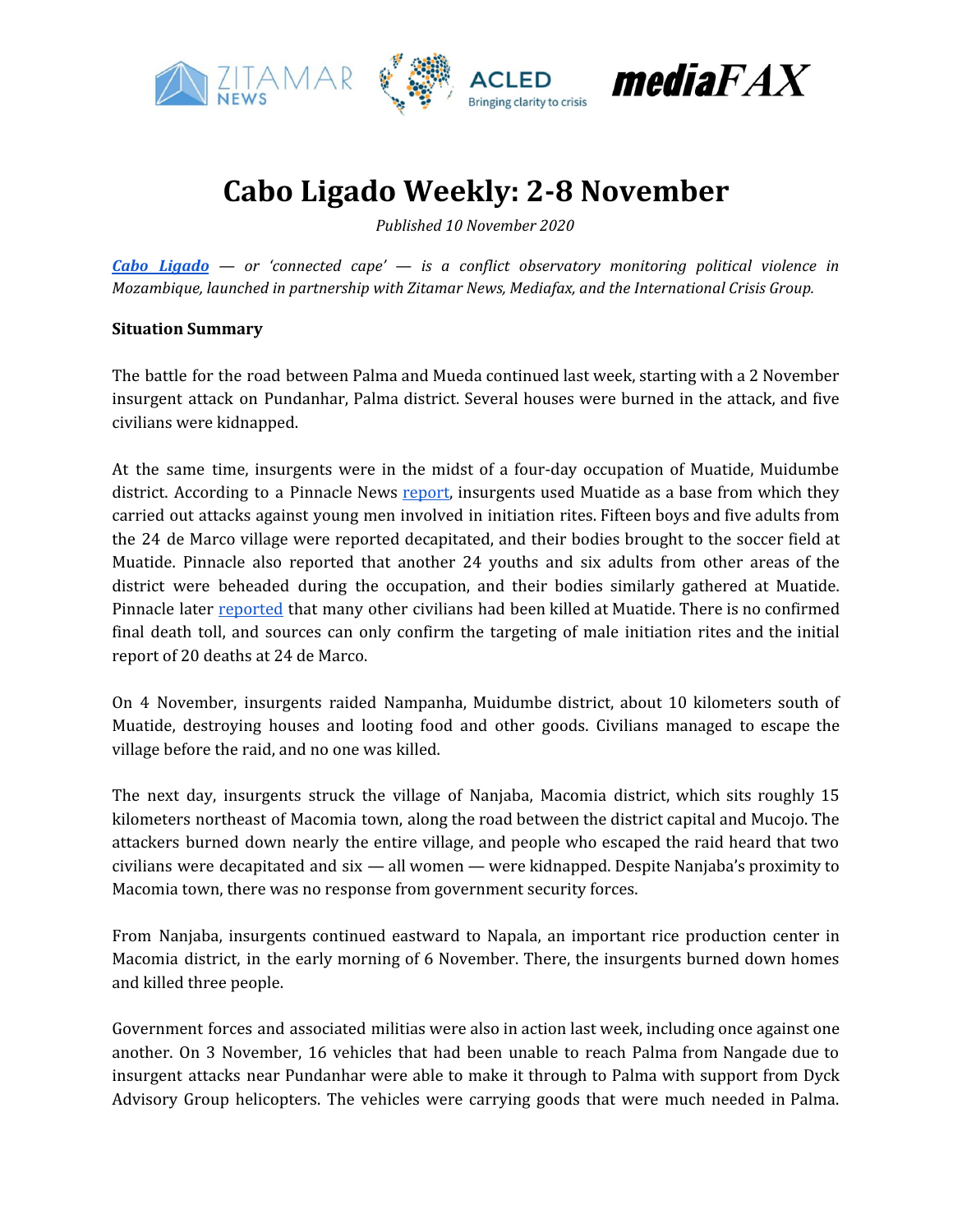Resupply has become difficult there since the insurgent occupation of Mocimboa da Praia and attacks near Pundanhar have made the main overland routes to the town dangerous to pass.

Those same helicopters, along with ground forces, evicted insurgents from Pundanhar town after a three-day occupation. The dates of the occupation are not clear from initial reports, but the pro-government website Notícias de Defesa claimed that the operation against Pundanhar took place on 3 November and killed 33 insurgents.

On 4 November, a government-associated militia in Muidumbe district [reportedly](http://pinnaclenews.net/populacao-decapita-pelo-menos-3-insurgentes/) captured three insurgents in the district. The militias paraded the three men through various villages in Muidumbe, before publicly torturing and beheading them.

The next day, a militia in Lutete, Muidumbe district ambushed a group of Mozambican soldiers, believing them to be insurgents. No casualties were reported, and the soldiers withdrew to Mueda. The incident underlines some of the risks of the government's increasing turn to arming local militias: government forces have little to no command and control capability over militias, and the level of distrust sown by the insurgency in the conflict so far works against the likelihood of effective cooperation between militias and government troops.

New information has emerged about the 31 October insurgent attack on Muambula, Muidumbe district. Insurgents [occupied](http://portocanal.sapo.pt/noticia/242807) the Catholic parish church in nearby Nangololo, where they destroyed a community radio station based there. Nine journalists working for the station fled, and are still in hiding and running low on supplies.

#### **Incident Focus: Dangerous Sea Route to Pemba**

A boat carrying 74 refugees from conflict-stricken northern districts to Pemba [capsized](https://zitamar.com/54-dead-in-refugee-boat-accident-off-cabo-delgado/) on 30 October near Ilha Makalowe. Fifty-four people drowned, including 11 children. The incident is the deadliest shipwreck of the Cabo Delgado conflict, but it is hardly the first. As violence has intensified and overland travel has become more difficult, more refugees are traveling along the dangerous coastal route to Pemba. Among other accidents that have taken place, an unknown number of civilians died when a boat leaving Pangane, Macomia district for Ilha Matemo [wrecked](https://reliefweb.int/report/mozambique/cabo-ligado-weekly-28-september-4-october) on 1 October. On 13 August, government forces [sank](https://acleddata.com/2020/08/25/cabo-ligado-weekly-17-23-august-2020/) a boat full of refugees fleeing Mocimboa da Praia district shortly after the district capital fell. Forty civilians died as a result.

Despite these dangers, alternatives for refugees are only narrowing. For people who attempt to shelter in place on the edge of the conflict zone, health concerns loom. The government admitted last week that 60 people have died of cholera on Ilha Matemo, where refugees remain as they are still barred from entering the relative safety of Ibo. Government health teams cannot get to Ilha Matemo due to the security situation and insurgents have stolen medicine kits sent to the island, according to a government spokesman. Even among those who have found their way to Pemba, 92 have arrived with cholera, likely contracted from having to stay in overcrowded areas during the journey.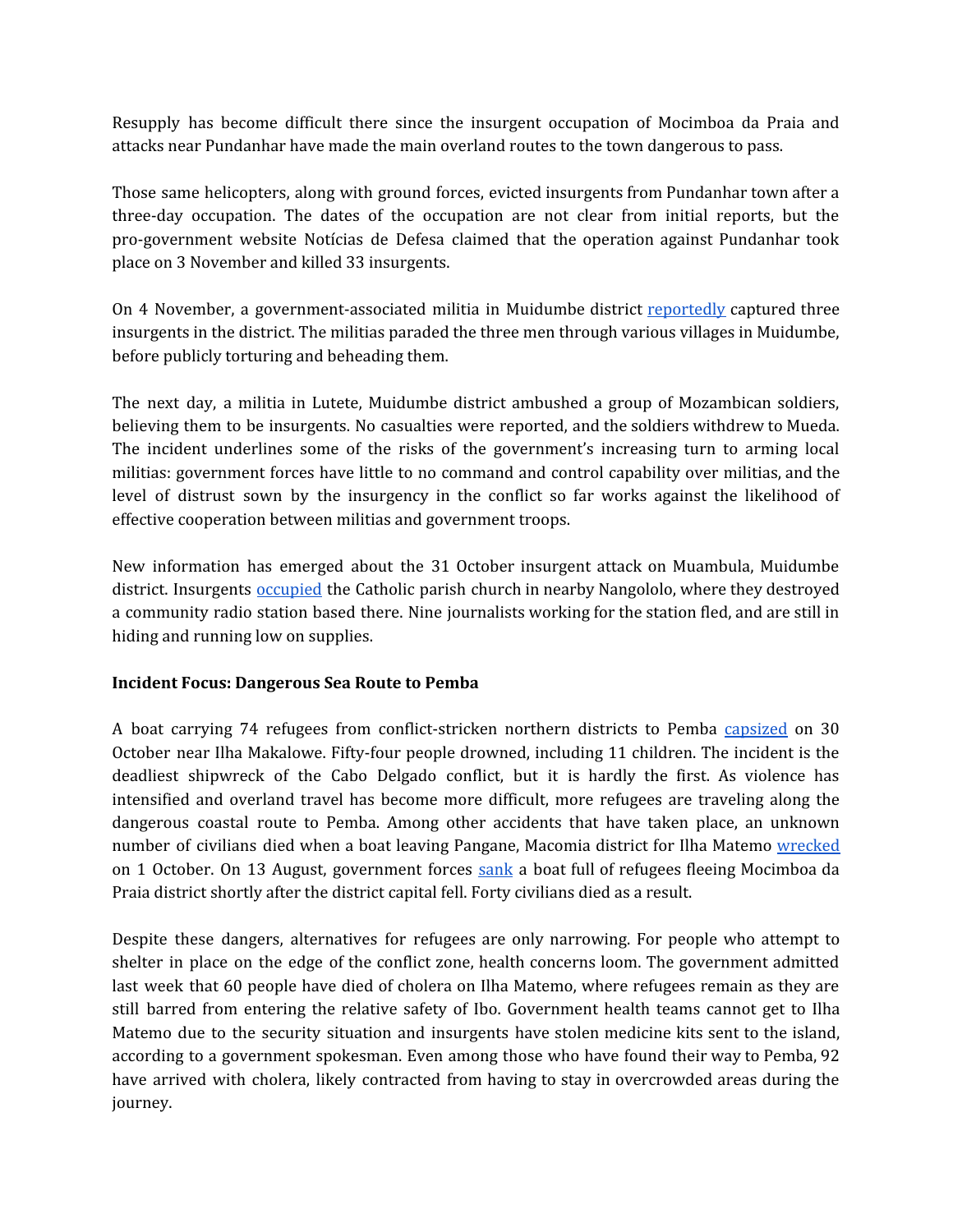Some people had used a northern escape route to find safety across the border in Tanzania, but now that insurgents are launching attacks into Tanzania, they are not being allowed to stay. Tanzania deported 830 refugees back to Mozambique in early October, and last week reports came through that more refugees were sent back shortly thereafter, taking the total number deported to over 1,000. Eight of the deported refugees tested positive for COVID-19 upon their return to Mozambique. The Mozambican government has made no public objection to the deportations, leaving refugees with one fewer possible destination as they attempt to escape the violence. As more routes to safety close, more people will be forced to attempt the sea route to Pemba.

#### **Government Response**

COVID-19 is hitting soldiers as well as refugees. A new **[outbreak](https://verdade.co.mz/adulto-morre-de-covid-19-na-cidade-de-maputo-surto-cresce-em-cabo-delgado/)** in a military barracks in Montepuez helped push the number of confirmed COVID-19 cases in Cabo Delgado province to 156. No details of the outbreak are available, but just as the true rate of COVID-19 infection among the civilian population is likely higher than has been reported, the chance that the disease can spread among soldiers living in close quarters is high.

Soldiers and civilians in northern Cabo Delgado also remain without power, Carta de Mocambique [reports](https://cartamz.com/index.php/sociedade/item/6467-norte-de-cabo-delgado-sem-energia-electrica-desde-a-tomada-de-mocimboa-da-praia). The district capitals of Mocímboa da Praia, Palma, Nangade, and Mueda have all been in an effective blackout since the insurgent occupation of Mocimboa da Praia began in early August. Electricidade de Mocambique, the state electrical utility, has twice attempted to fix the power grid, but has been driven off both times by insurgents. Palma is still able to function on solar power and generators due to an emergency fuel supply from natural gas investor Total, but gasoline prices have become very high.

The power grid is so difficult to fix because insurgents still occupy Mocimboa da Praia town and the surrounding area, a reality that the government has been reluctant to admit publicly. However, a new parliamentary report on the situation in Cabo Delgado, which has not been publicly released, acknowledges that insurgents still hold Mocimboa da Praia, suggesting a distinction between the government's public comments and private assessments of the situation. The report, which was written by the interior and defense ministries, also highlights the many human rights violations insurgents have committed during the conflict. As expected, however, the ministries found no evidence that government forces committed any human rights violations whatsoever, despite overwhelming evidence to the contrary. Renamo members of parliament boycotted the report, decrying the lack of investigation of government crimes.

Opposition MPs also voted against a revised national budget last week, which passed despite their objections. The new budget expanded overall state spending to cope with the COVID-19 crisis and the conflicts in Cabo Delgado and the central provinces. Security services saw the single largest budget increase, with an extra \$24.5 million for operations and \$73.5 million for "investment." The added money is both an acknowledgement that the Cabo Delgado conflict is likely to drag on and a signal that Mozambique will attempt to add to its technical capabilities in the near future.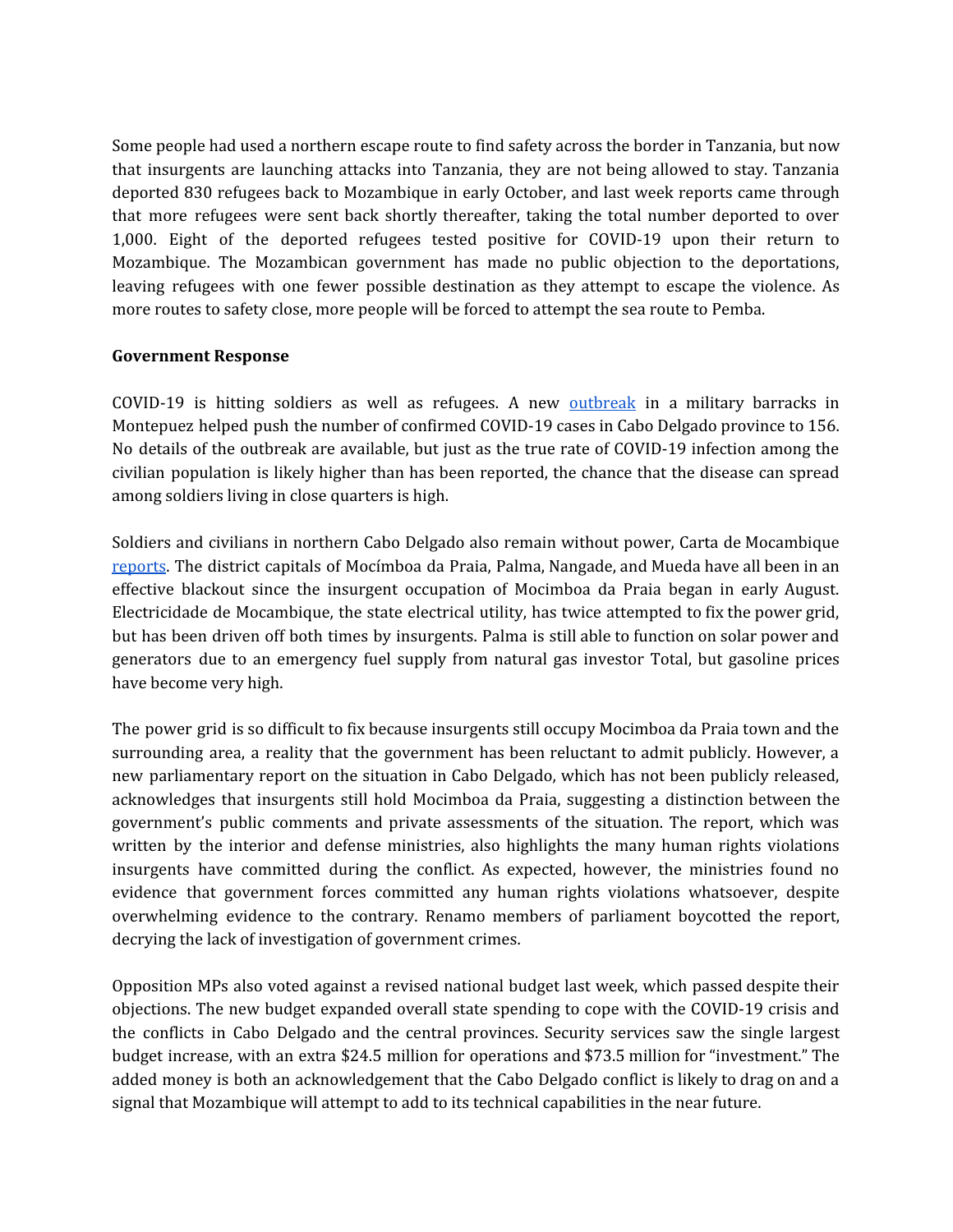On the international front, Mozambican Prime Minister Carlos Agostinho do Rosário [met](https://www.voaportugues.com/a/mo%C3%A7ambique-e-tanz%C3%A2nia-juntos-na-luta-contra-os-insurgentes-diz-carlos-agostinho-do-ros%C3%A1rio/5651181.html) with Tanzanian President John Magufuli following Magufuli's inauguration to a second term. Neither disclosed details of their discussion, but Agostinho do Rosário said they touched on the Cabo Delgado conflict and the displacement crisis. According to one source, cross-border security cooperation between Mozambique and Tanzania is improving.

Note: There is often a lack of consensus over the spellings of place names in Mozambique. We endeavor to be *consistent within Cabo Ligado publications, but be aware that alternative spellings exist and may appear in other publications.*